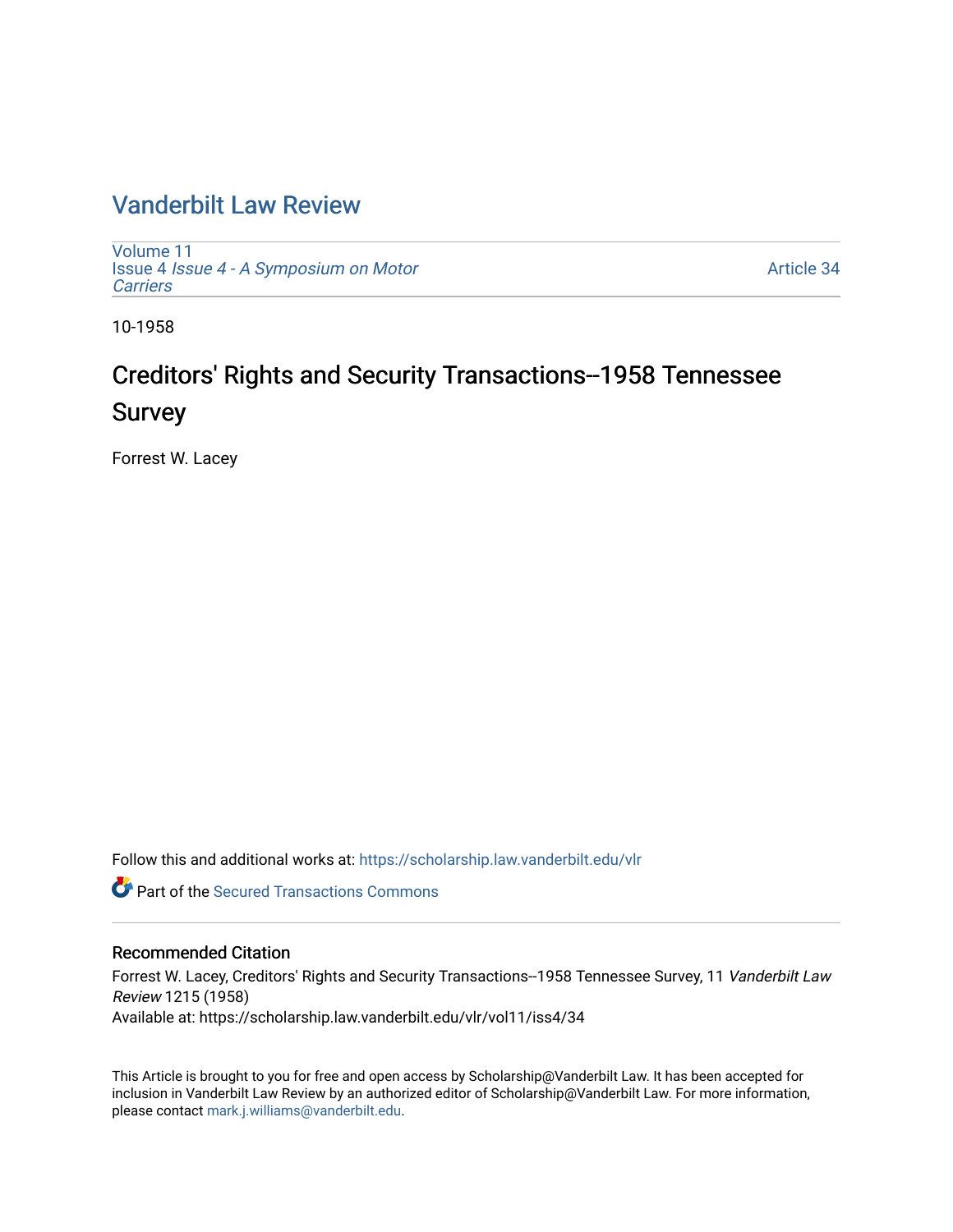### CREDITORS' **RIGHTS AND** SECURITY **TRANSACTIONS-1958 TENNESSEE** SURVEY

#### **FORREST** W. LACEY\*

*Fraudulent Conveyances:* In *Nashville Milk* Producers, *Inc.* v. *Al*ston' a bill to set aside transfers of a herd of dairy cattle alleged that the debtor in 1953 purported to transfer the herd to his wife, and that in 1955 the wife purported to transfer the herd to their son. Both transfers were alleged to have been made for no consideration, or a consideration that was not fair and adequate. The bill also charged that the conveyances rendered the grantor insolvent, and were part of a general scheme participated in by all three defendants to hinder, delay and defraud existing and subsequent creditors. Defendants' answer consisted solely of denial of the charges of fraud and lack of consideration, and gave no explanation of the transfers. None of the defendants testified, and no evidence was introduced on their behalf. It was stipulated that bills of sale were never recorded, and defendants' counsel admitted he did not know whether the sales were evidenced by written instruments. Complainant's evidence established his claim for a feed bill incurred in 1954, that debtor was lessee of the farm on which the herd was at all times kept, and that the herd was under the control and management of the debtor after the alleged transfers.

On these facts the chancellor dismissed the bill insofar as it sought to set aside the transfers as fraudulent. He ruled that the conveyance in 1953 was not fraudulent in law as to complainant because his debt was not then in existence, that the 1955 conveyance was not fraudulent as to complainant because the grantor was not indebted to him, and because the proof did not establish insolvency.

The court of appeals modified the chancellor's decree and set aside the conveyances, holding that the failure of defendants to introduce evidence to dispel the suspicion of fraud required the relief sought. Several earlier Tennessee decisions are cited in support of this holding.

The result reached by the court seems sound and clearly sustainable under section 5 of the Uniform Fraudulent Conveyance Act, which provides that every conveyance made without fair consideration by one engaged in business for which the property remaining in his hands, after the conveyance, is an unreasonably small capital, is fraudulent as to persons who become creditors during continuation of

<sup>\*</sup> Professor of Law, University of Tennessee College of Law.

<sup>1. 307</sup> S.W.2d 66 (Tenn. App. M.S. 1957).

<sup>1215</sup>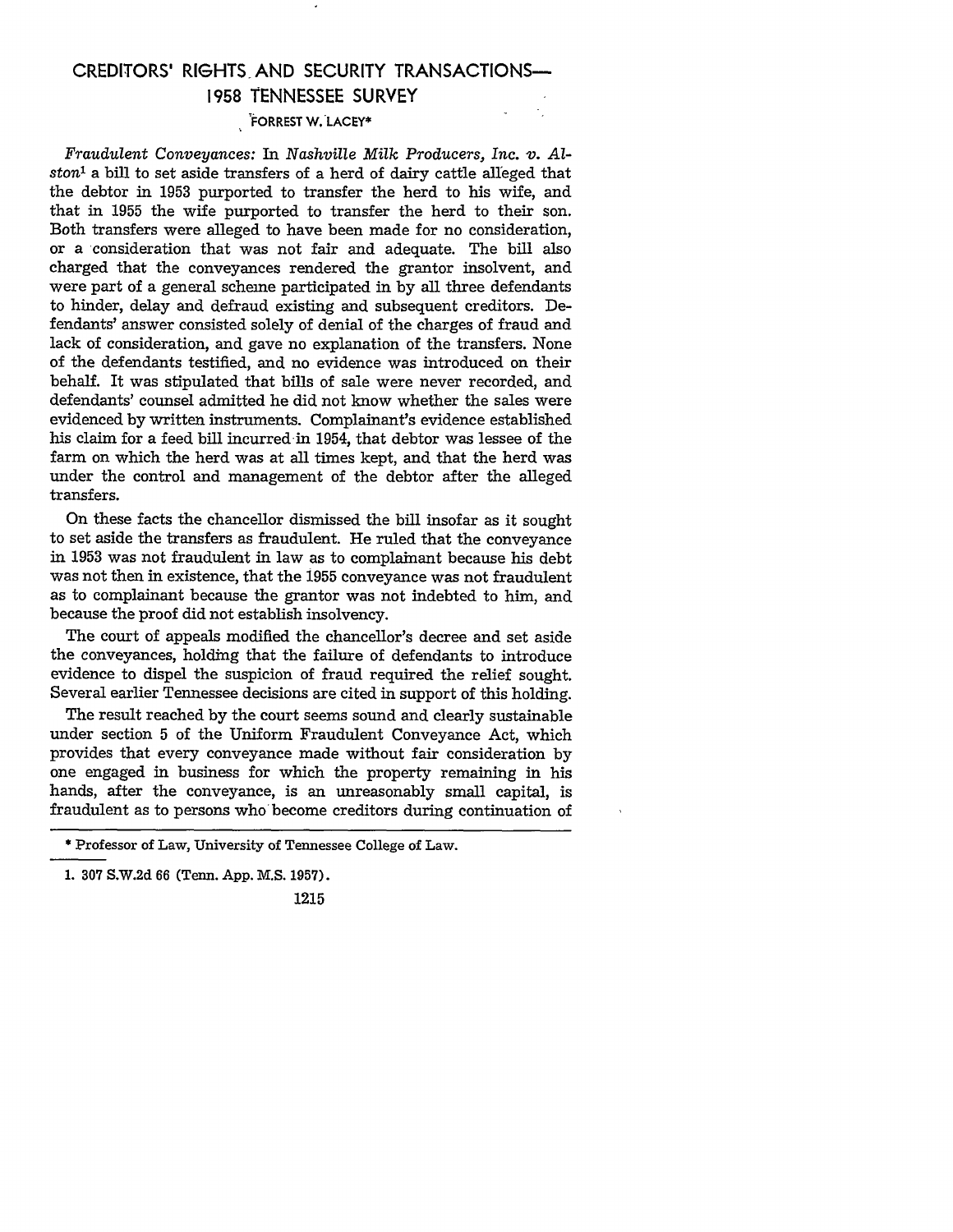such business, without regard to actual intent.<sup>2</sup> (It should be noted that Tennessee Code Annotated section 64-313 reads ". **.** . during the continuance of such *business transaction* without regard to his actual *interest,"* instead of "during the continuation of such business or transaction without regard to his actual *intent"* as it is in the Uniform Act.) (Emphasis added.)

Unfortunately, the exact basis of the decision remains uncertain, and the opinion contains language which may cause future confusion. The opinion notes the existence of the statutory sections dealing with conveyances by persons engaged in business, and by those contemplating incurring debts beyond their ability to pay, but gives no indication of reliance upon them.3 As the chancellor found the proof did not establish insolvency, and this finding is not set aside by the court, the decision seems to stand as one finding actual intent to hinder, delay or defraud creditors.

In reaching its decision the court apparently relies to some extent upon continued possession by the seller as constituting prima facie evidence of fraud, as the opinion cites several cases to that effect. But principal emphasis in the opinion is on the failure of the defendants to testify and explain the transactions questioned. In this connection there is stressed the fact that the answers were not sworn to, and that persons charged with fraud but not guilty thereof are eager to give an explanation that will remove suspicion. It is not clear, at least to this writer, whether the court held that the failure of defendants to testify created a presumption of fraud which was not rebutted, or whether the failure to testify was significant because as a result thereof defendants failed to discharge an evidential burden cast upon them, or both. The concluding part of the opinion indicates that it was failure to discharge an evidential burden which caused the court to hold as it did.4 But the nature of this burden is left uncertain. The opinion first cites an earlier decision<sup>5</sup> to the effect that:

Where fraud is involved and complainant introduces proof casting suspicion on the transaction, defendant charged with fraud has the burden of proceeding with the evidence to overcome the suspicion, and when this is done the burden of proof continues on complainant.<sup>6</sup>

The opinion then states:

<sup>2.</sup> Although no Tennessee decision has passed upon this question, farming has been treated as a business in other states. Holcomb v. Nunes, **132** Cal. App. 2d 776, 283 P.2d 301 (1955-cattle farm); Wolfkill v. Johnson, 34 Wash. 2d 759, 209 P.2d **775** (1949-chicken farm).

**<sup>3. 307</sup>** S.W.2d at **70.**

*<sup>4.</sup> Id.* at 72.

**<sup>5.</sup>** General Contract Purchase Corp. v. Conner, 23 Tenn. App. 1, 126 S.W.2d 347 (1938).

<sup>6. 307</sup> S.W.2d at 71.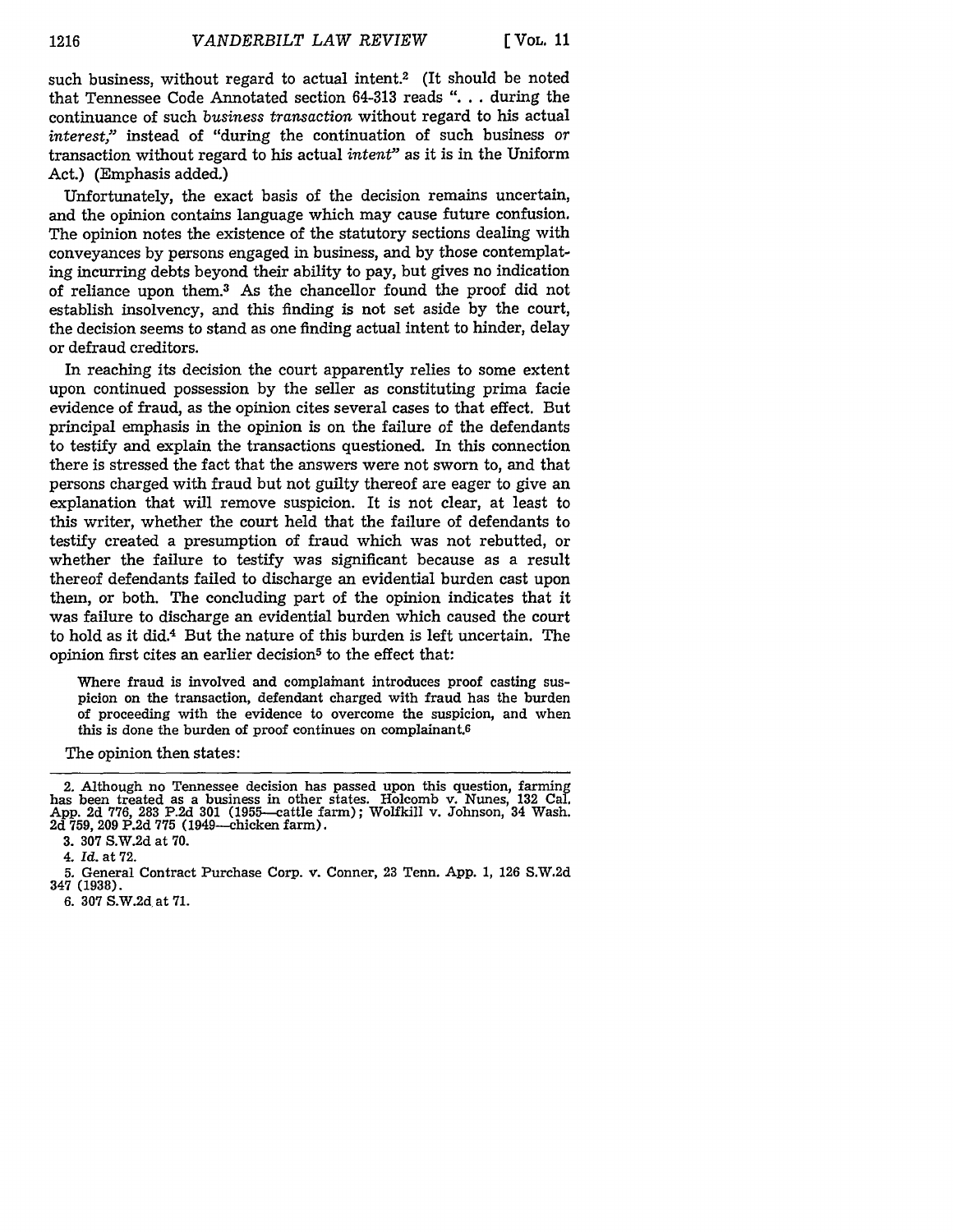Where a complainant seeking to set aside conveyances by a husband to his wife, introduced evidence casting suspicion upon the transaction and warranting a suspicion of fraud, the burden of proof shifts to the defendant.7

It is difficult, too, to understand what the court had in mind when it stated: "The opinion in Churchhill v. Wells, 47 Tenn. 364, expresses the rule that is particularly applicable here." The opinion then quotes from the Churchhill opinion to the effect that a conveyance made on the eve of incurring an indebtedness, from property on which creditors rely, is fraudulent, and quotes further:

**...**such conveyance is not relieved from its fraudulent character by the fact that it has been registered, if the creditor has no actual notice, and the conveyance, without his negligence, operates as a surprise on him.8

The court's inclusion of this statement seems odd both because it is inconsistent with a recent decision of the Tennessee Supreme Court,9 noted in last year's survey,<sup>10</sup> which held that registration of a fraudulent conveyance protected it against subsequent creditors, and because it is clear in the instant case the conveyances were never registered.<sup>11</sup>

The opinion does reveal facts which could raise the question of the duty of a subsequent creditor to inquire as to whether or not a conveyance had been made.12 After first stating that the complainant did not hear of the transfers until after the extension of credit, the opinion notes that the agent of complainant knew, at the time the debt was incurred, that the milk account, as carried on the books of the Federal Milk Market Administrator, had been changed to the wife and later to the son. The agent inquired of the debtor as to the reason why the name of the account was in the name of the son, and testified that he was told "it was all right as it was still in the family and that it was done merely to keep his son out of military service." Although such knowledge by complainant's agent might well be deemed to require further inquiry than was made, the opinion makes no mention of this as a factor in the decision.

Two other cases dealing with fraudulent conveyances are more routine. *Gemignani v. Partee13* involved questions primarily of fact. Four pieces of property were involved. The jury found that the debtor did not "directly or through the instrumentality of other persons, transfer or convey, without adequate consideration, any

12. **Id.** at **68-69.**

**<sup>7.</sup>** *Ibid.*

**<sup>8.</sup>** *Id.* at **72.**

<sup>10.</sup> Hartman, *Creditors' Rights and Security Transactions*, 10 VAND. L. REV. 1058 (1957).

<sup>11. 307</sup> S.W.2d at 69.

<sup>13. 302</sup> S.W.2d 821 (Tenn. App. W.S. 1956).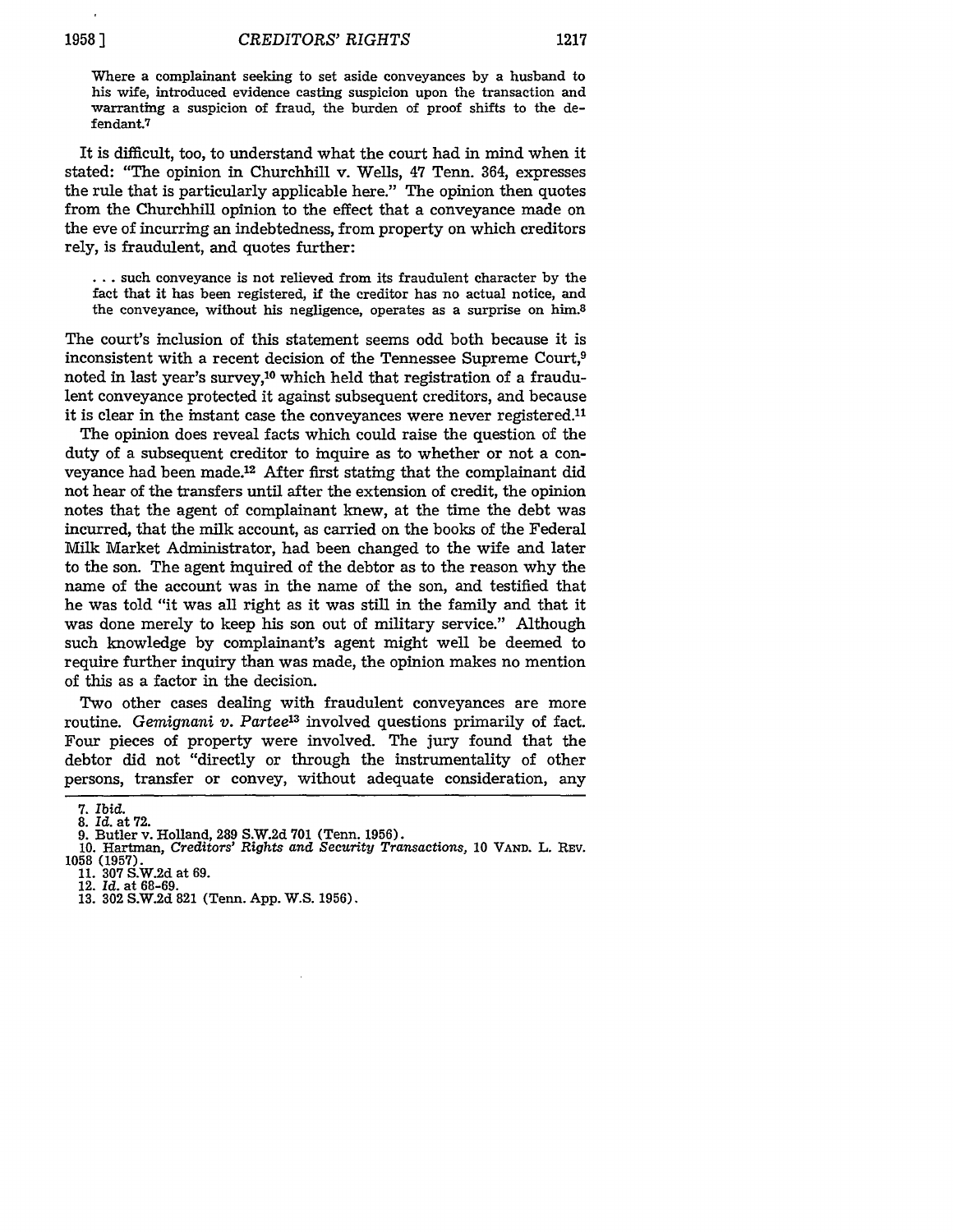assets or property owned by him."<sup>14</sup> The chancellor also made findings of fact, including findings that three of the four properties had not been the subject of fraudulent transfer. The court of appeals held that one of the three had been fraudulently conveyed, and modified the decree so as to subject debtor's interest therein, as a tenant by the entirety, to the creditor's judgment.

The real property found to have been fraudulently conveyed was, at the time of an auto accident which lead to suits against the debtors for a large sum, in the possession of debtor and his wife under a contract to purchase. Thereafter debtor caused the deed to be executed to his wife alone. In invalidating this transfer, the court said their conclusion did not conflict with the jury's finding because "it does not appear that the jury ever found... that on June 8, 1949, Ed Partee was the equitable owner of an estate by the entirety in said **...** property. . . .<sup>115</sup> The jury had found, however, that no "assets" had been fraudulently conveyed.

The decision is further recognition of the Tennessee law that the interest of a tenant by the entirety may be sold in satisfaction of a judgment. <sup>16</sup>

In *Beaty v. Hood<sup>17</sup>* the chancellor's determination that no fraudulent conveyance had been made was affirmed largely because the record on appeal was so meager and incomplete the court could not tell whether there had been a compliance with statutory requirements as to recording, or even whether the alleged fraudulent grantor had ever even owned the property in question.

*Motor Vehicle Title Registration Law: Manufacturers Acceptance Corporation v. Vaughn,18* applying the Motor Vehicle Title Registration Law19 to an involved factual situation, is especially noteworthy to auto dealers and finance companies. One Cookston traded in an auto to a dealer, Gentry, apparently without executing even a bill of sale. The certificate of title was not assigned because it was in the possession of a lien holder, General Motors Acceptance Corporation. Gentry then sold the auto to Vaughn, giving Vaughn a bill of sale and taking from him a title retention note. Gentry having paid the amount owed by Cookston to G.M.A.C., G.M.A.C. forwarded the title certificate to Cookston with a statement showing satisfaction of the lien. Vaughn obtained the certificate from Cookston's wife, and procured another

<sup>14.</sup> *Id.* at **823.**

**<sup>15.</sup>** *Id.* at 829.

**<sup>16.</sup>** Hartman, *Creditors' Rights and Security Transactions,* **10 VAND. L. REV. 1058, 1071 (1957).**

**<sup>17. 306</sup> S.W.2d 671** (Tenn. **App. M.S. 1957).**

**<sup>18. 305</sup> S.W.2d 513** (Tenn. App. M.S. 1956). **19. TENN. CODE ANN. §§ 59-101** to **-608 (1956).**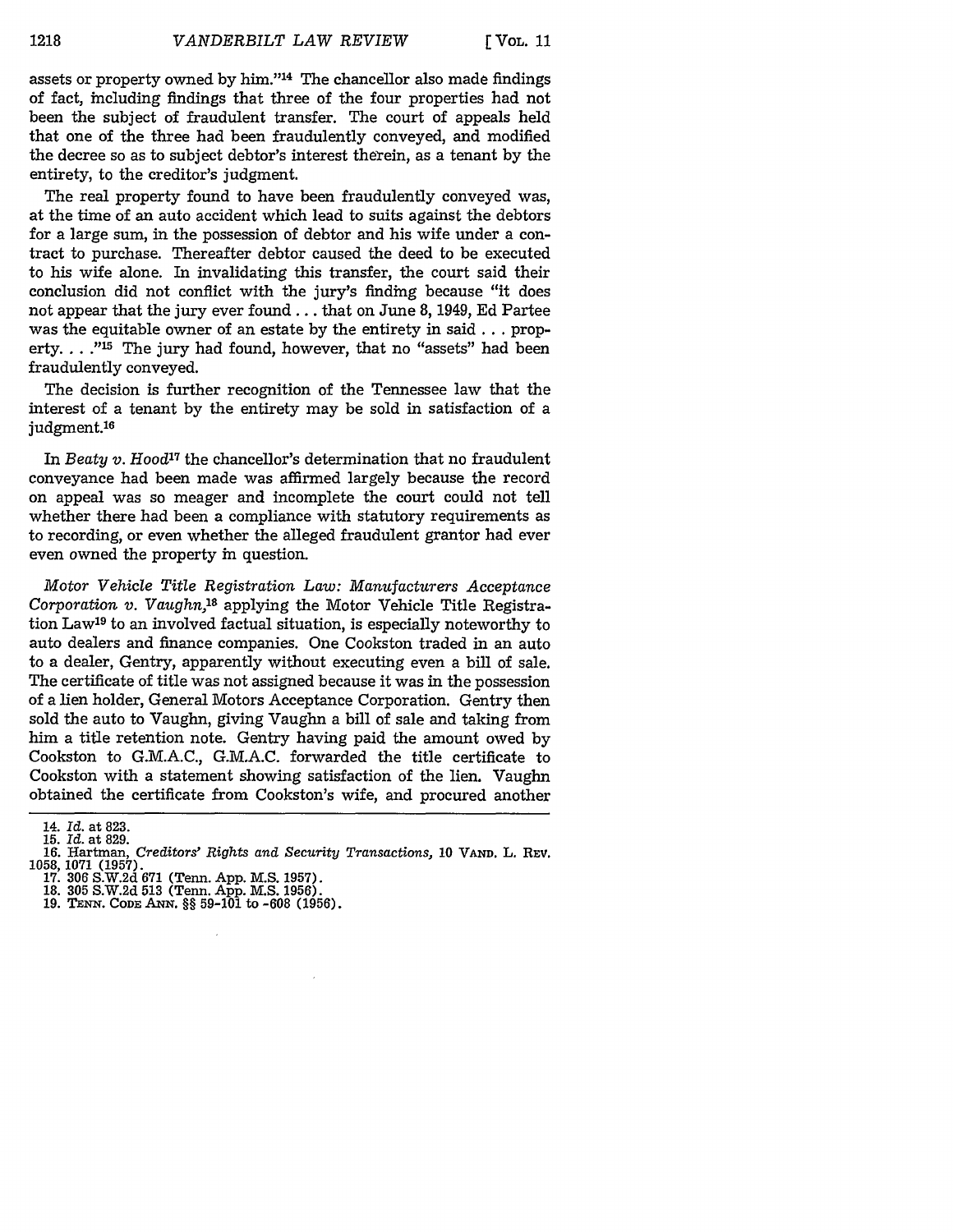to forge Cookston's name assigning the title certificate to Vaughn. This forgery was in the presence of a notary public, who did not swear the forger. Vaughn then applied for a transfer of title to himself. He took a copy of the application for a title to Manufacturers Acceptance Corporation who loaned him \$1000, and took his copy of the application. Gentry never registered his lien with the Motor Vehicle Division, and Manufacturers did not register until more than three weeks after making the loan. Meanwhile the Division sent to Vaughn a certificate showing no encumbrances, and on the strength of this Southern Acceptance Corporation made a loan to him. Southern promptly forwarded the certificate and their lien to Division for registration, which was accomplished before Manufacturers lien notice was received by the Division. Thereafter Vaughn returned the auto to Gentry, and was given a release of title retention note. Manufacturers then brought a replevin action against Gentry and Vaughn, and Gentry filed a cross-bill bringing in G.M.A.C., Southern, the notary public and the notary's surety. The chancellor held that Southern's lien had first priority, and that neither G.M.A.C. nor the notary was liable to Gentry or Manufacturers. This decision was affirmed on appeal.

The superiority of Southern's lien seems clear. Tennessee Code Annotated section 59-326 expressly provides that no lien or title retention shall be valid against subsequent encumbrancers without actual notice until the requirements of the registration law shall have been complied with. Section 59-327 provides that filing of notice of lien with the Motor Vehicle Division and notation upon the certificate of title shall be the exclusive method of giving constructive notice of encumbrances upon titles to autos.

Gentry and Manufacturers contended that G.M.A.C. was negligent in forwarding the title certificate to the original owner, Cookston. With respect to this claim, the court held G.M.A.C. not to be liable because of Gentry's contributory negligence, because the certificate showed Cookston as owner and the statute makes it the duty of the lien holder to return the certificate to the owner upon satisfaction of the lien, because the cross-bill was never amended to set forth the position relied on at the hearing, viz.—that Gentry had specifically requested G.M.A.C. to forward the certificate to it—and finally, that intervening independent causes made the loss possible.

As to the notary public, who admitted he did not know the forger and did not formally swear him, the court said it was"unable to say he failed to exercise ordinary care in identifying the man who signed Cookston's name, and that a notary is not an insurer of the truth of the recitals. As to the omission of swearing the signer, it was stated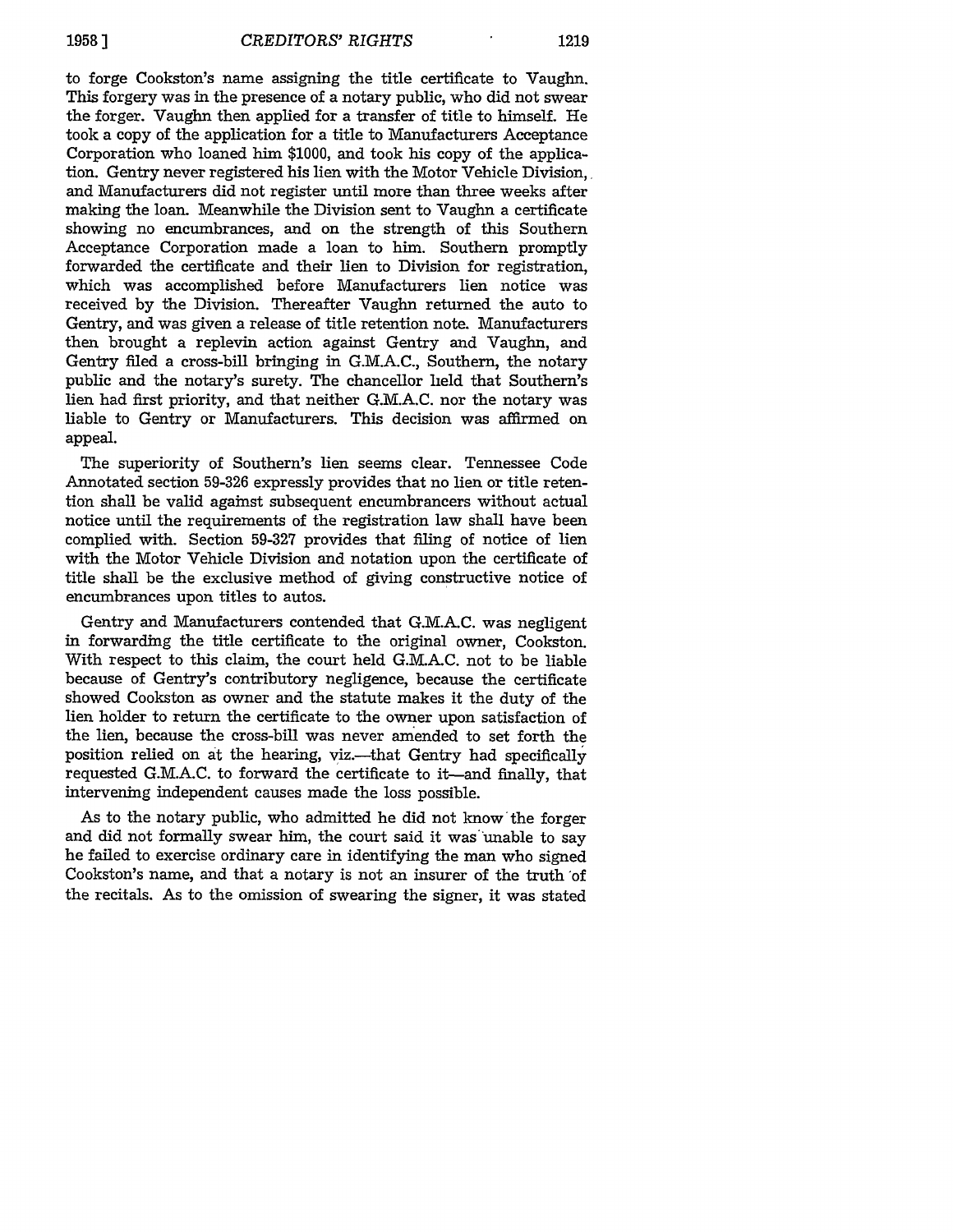that this would not have ferreted out the fraud, and was therefore not the proximate cause of the loss.

*Highway Construction Bond: Thompson & Green Machinery Co. v. M. P. Smith Const. Co.20* presented the question of whether rental of road-building equipment was covered by Tennessee Code Annotated section 54-519, which requires contractors with the Department of Highways to give bond for the payment "for all materials purchased and for all labor employed." It is also an illustration of the not uncommon practice of lower courts suggesting reconsideration of earlier decisions by which they are bonnd.<sup>21</sup> The chancellor held that earlier decisions of the supreme court required the conclusion that equipment rental was covered,<sup>22</sup> although he observed that if this were a question of first impression he would have no hesitancy in holding such rental payments to be not covered. The court of appeals affirmed, stating:

We concur in the conclusion of the Chancellor that these decisions are controlling and, unless and until our Supreme Court modifies, distinguishes or reverses this line of decisions we feel bound thereby.23

An uncontested consequence of the decision that such claims were covered by section 54-519 was that the claims were payable out of the amounts retained by the Highway Commissioner, pursuant to section 54-521 *et seq.*

*Mechanic's Lien Law:* An interesting situation developed in two cases involving the Mechanics Lien Law. In *Chattanooga Lumber & Coal Corp. v. Phillips24* a materialman filed a bill to enforce a mechanic's lien against the contractor, owner, and trustee under a deed of trust. The bill sought sale of the property to satisfy the debt, and that "the rights, interests and priorities be fixed and declared by the court." Lienor claimed that as the first delivery of materials was prior to registration of the deed of trust, the mechanic's lien was superior thereto. The owner demurred to the bill on the ground that the lien claim, filed as an exhibit to the bill, showed on its face it was not acknowledged as required by Tennessee Code Annotated section 64-2201, and therefore was not entitled to registration. The demurrer was sustained and the bill dismissed, and this action was affirmed by the supreme court.

The materialman contended that a notice of lien did not require

24. **304 S.W.2d 82** (Tenn. **1957).**

<sup>20. 311</sup> S.W.2d 614 (Tenn. App. M.S. 1957).

<sup>21.</sup> **E.g.,** Maggio v. Zeitz, **333** U.S. 56 (1948).

<sup>22.</sup> **See Harris,** Inc. **v.** Cincinnati, **N.O. & Tex. P. Ry., 198 Tenn. 339,** 280 **S.W.2d 800 (1955);** Nicks v. W. **C.** Baird **&** Co., **165** Tenn. **89, 52 S.W.2d** 147 **(1932).**

**<sup>23. 311</sup> S.W.2d** at **618.**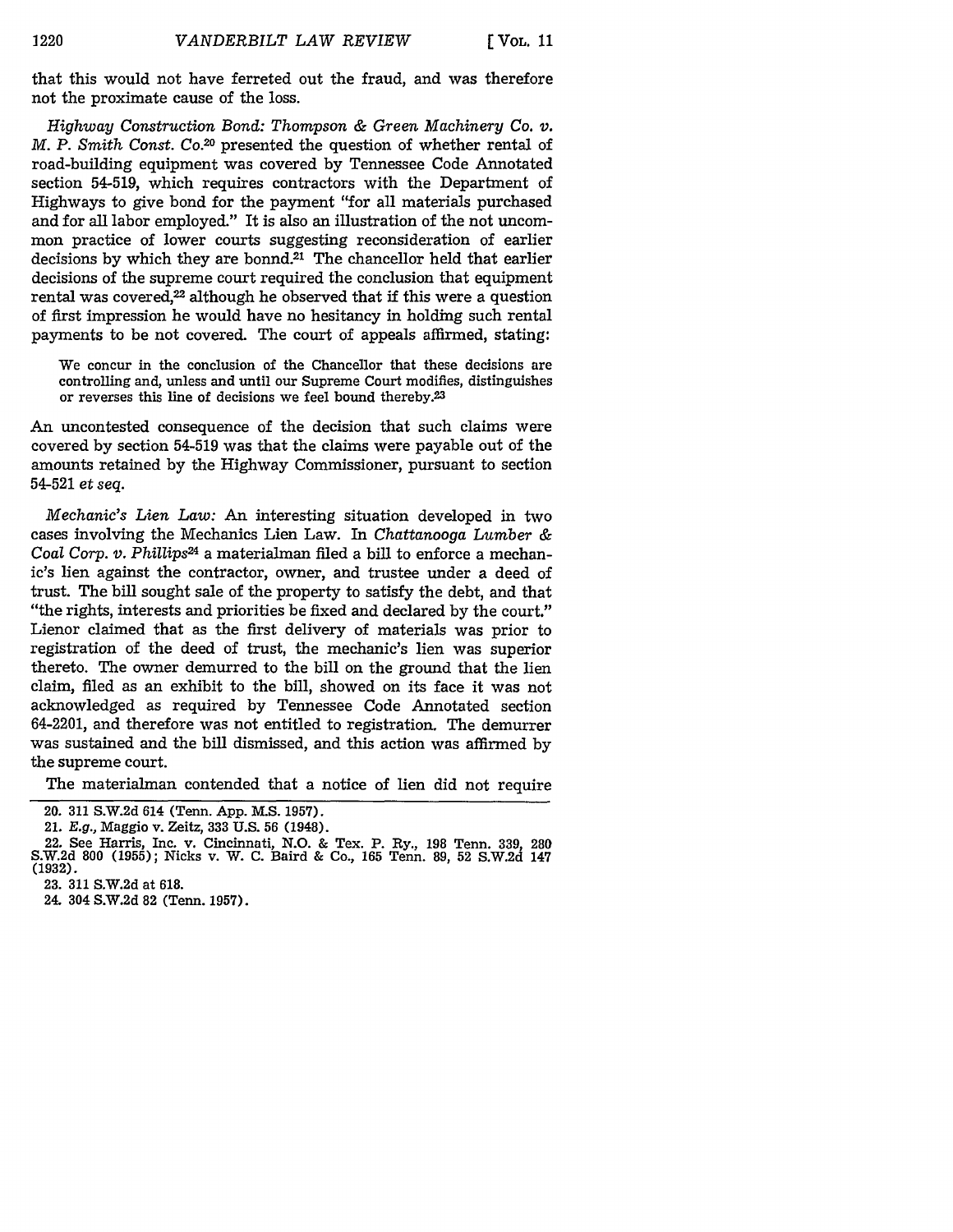acknowledgment for registration, and that as against the owner registration is not required. In its opinion the court stated:

It cannot be doubted but that the claim of lien must be acknowledged in compliance with the statute, otherwise it is ineffective for any purpose.25

At other places in the opinion, however, the court indicated that acknowledgment was required to be valid against the holder of the deed of trust.26 This latter language seemed anomalous, however, because the contentions of the materialman, as set out in the opinion, revealed it sought recognition of the lien against the owner, and the chancellor's action, affirmed by the supreme court, denied validity to the lien even to this extent.

Interpreted as a decision requiring acknowledgment and registration for a mechanic's lien to be effective against the owner of the property subject to the lien-and such an interpretation was seemingly required by the effect of the holding-the *Chattanooga Lumber* case was contra to several earlier decisions,<sup>27</sup> at least one of which was cited in the opinion. It was not surprising, therefore, that within a year thereafter this issue was again before the court. *Streuli v. Brooks2 8* presented substantially the same factual situation as in *Chattanooga Lumber,* the only material difference being that the lienor's bill acknowledged superiority of a deed of trust registered after the materialman's lien. On the authority of *Chattanooga Lumber,* the chancellor sustained the owner's demurrer to the bill on the ground that notice of the lien was not properly registered. The chancellor noted that he could not reconcile the *Chattanooga Lumber* case with earlier cases.

The supreme court in the *Streuli* case reversed the decree sustaining the demurrer, and held that under Tennessee Code Annotated section 64-1112 registration is not necessary to the preservation of a furnisher's lien as between the owner and the materialman. With respect to the *Chattanooga Lumber* case, the court admitted that:

Technically, the issue presented in the Chattanooga case was whether the furnisher had a furnisher's lien against the owner **...** because of the fact that he, the furnisher, had failed to register, in legal contemplation, notice of its claim. That this was the issue, technically, must be recognized by the fact that the Court was acting upon the demurrer of the owner .... **29**

However, the opinion states, in that case "battle was so earnestly waged" over the issue of priority as between the deed of trust and the

28. **313** S.W.2d 262 (Tenn. 1958). **29. Id.** at **263.**

<sup>25.</sup> *Id.* at 85. 26. Id. at 86.

<sup>27.</sup> Green v. Williams, 92 Tenn. 220, 21 S.W. 520 (1893); Reeves v. Hender-son, 90 Tenn. 521, 18 S.W. 242 (1891).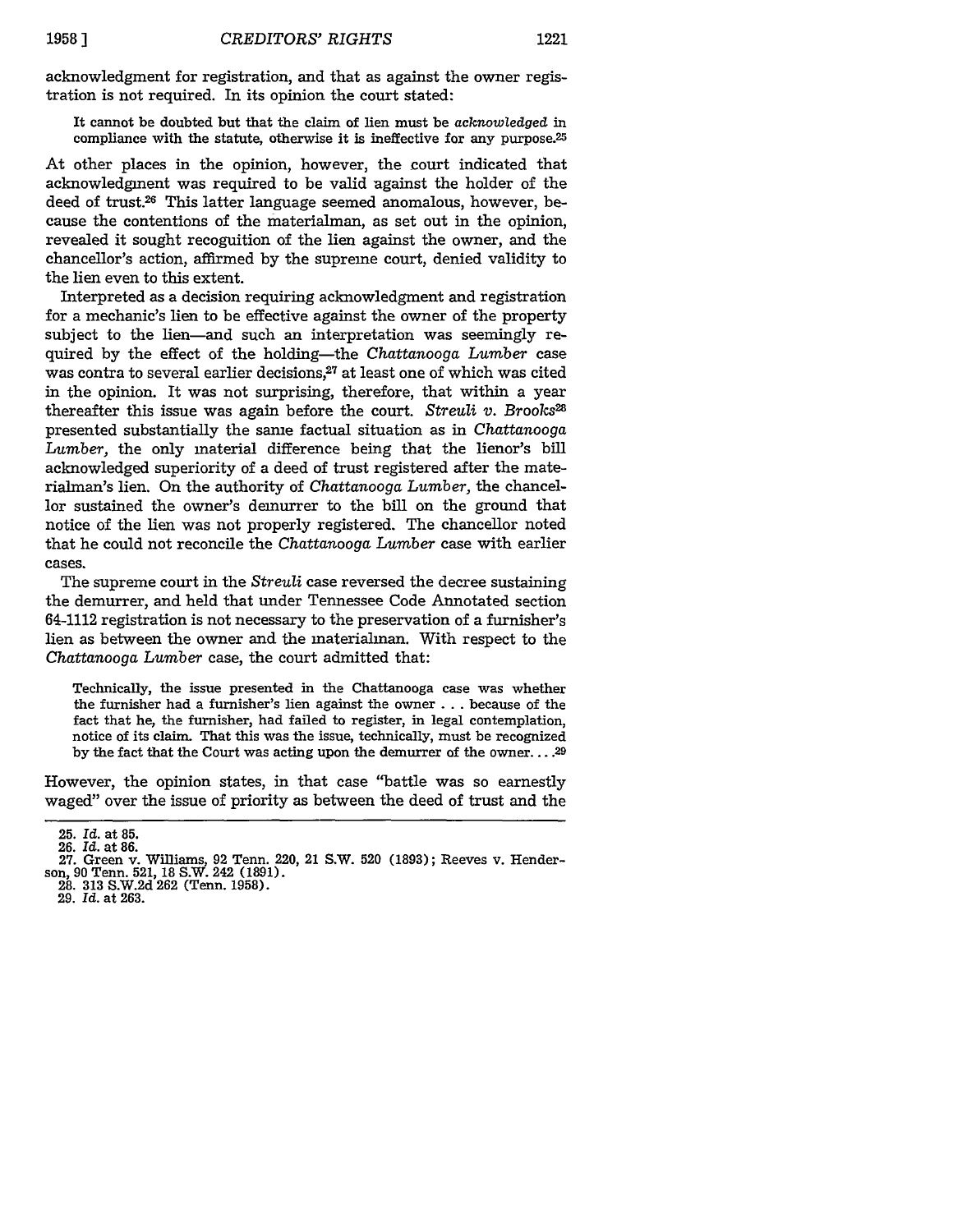furnisher's lien "as to cause this court to overlook the entire question presented.... Thus, by this inadvertence, the court limited its consideration to the question of priority. . . .<sup>"30</sup> The opinion continues:

**...** this Court's limitation of the question actually considered and decided must be recognized, and the language used in the opinion given effect only within that limitation. Thus, it is the Chattanooga Lumber and Coal Corporation v. Phillips, supra, is not authority for the proposition that, as against the owner of the premises, registration of the furnisher's claim notice is a statutory prerequisite of the preservation of the furnisher's lien.31

The net result of the two decisions apparently is, therefore, that registration is not required for preservation of a mechanic's or furnisher's lien as between the lienor and the property owner. However, for such liens to be valid against subsequent purchasers or encumbrancers for valuable consideration without notice, registration is required, and valid registration includes authentication as provided in Tennessee Code Annotated section 64-2201.

*Black v. Boyd*<sup>32</sup> is an interesting decision, although it does not present a question of Tennessee law. **A** creditor of a bankrupt debtor filed an action in the Federal District Court for the Western District of Tennessee against the trustee in bankruptcy, alleging that the debtor had obtained **\$2,699,491 by** fraud and under such circumstances as to make the debtor a constructive trustee. Joined as defendant was a bank to which said sum was paid in satisfaction of a pre-existing debt, the complaint alleging such knowledge **by** the bank as to make it also a constructive trustee. The trustee filed an answer, and also a cross-claim against the bank alleging that the payment to it constituted a recoverable preferential transfer. Both the bank and the trustee demanded jury trial of the issues raised **by** the complaint and crossclaim, but upon motion **by** the creditor the district judge struck both demands for jury trial. As the order denying jury trial was interlocutory and not immediately appealable,<sup>33</sup> both bank and the trustee petitioned for a writ of mandamus directing vacation of the order denying jury trial, claiming that the order was a denial of the right to a jury guaranteed **by** the seventh amendment.

The court of appeals issued the writ directing jury trial as to the issues raised **by** the cross-claim. In its opinion, the court re-affirmed the principle that mandamus was available only in exceptional and extreme situations, and that it could not be utilized simply because its denial "may require the aggrieved party to undergo a lengthy, costly

**<sup>30.</sup> Id. at 264.**

**<sup>31.</sup>** *Ibid.*<br>32. 248 F.2d 156 (6th Cir. 1957).

**<sup>32.</sup>** 248 **F.2d 156** (6th Cir. **1957). 33.** City of Morgantown v. Royal Ins. Co., **337 U.S.** 254 (1949).